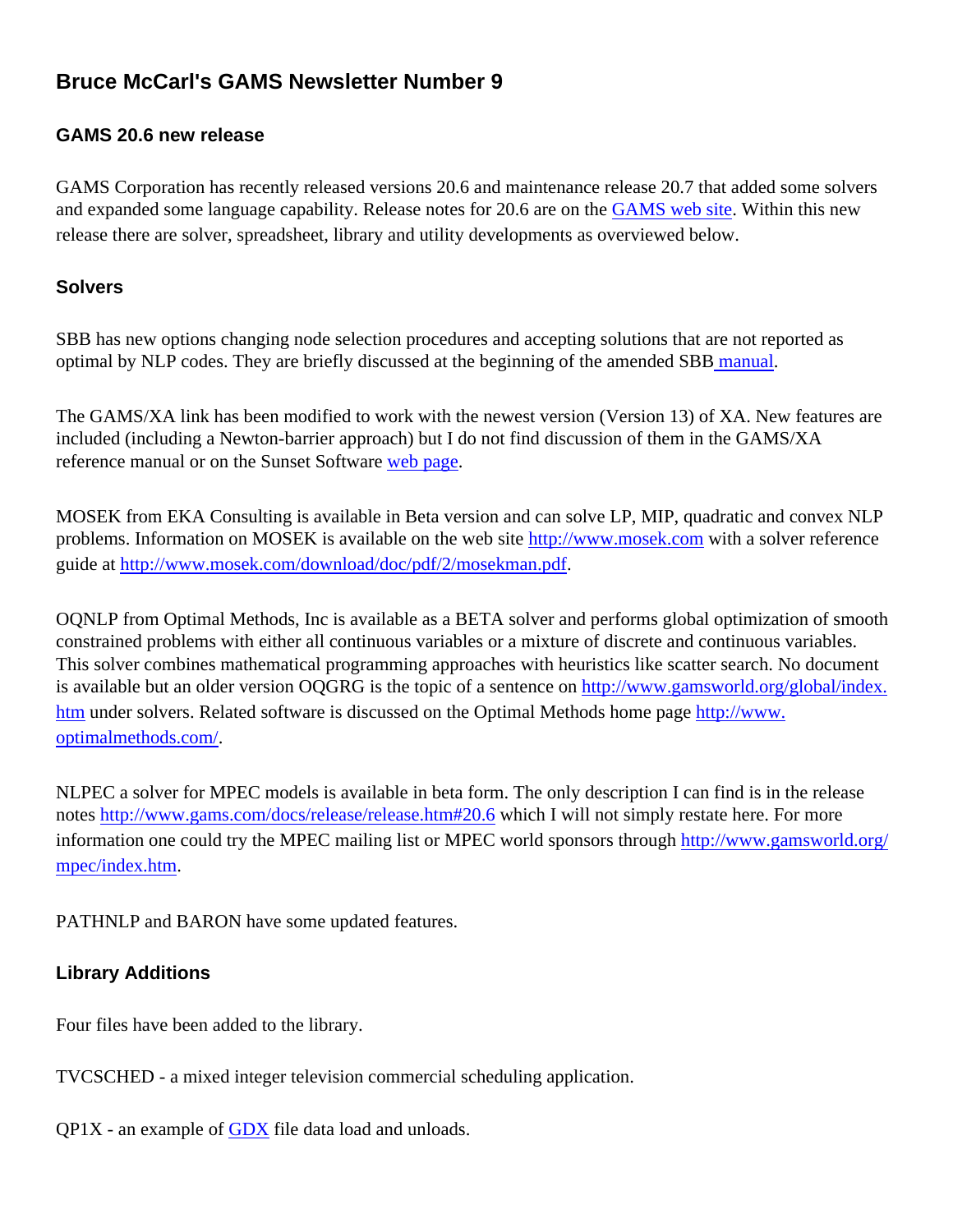CLEARLAK and SRKANDW illustrate the use of a scenario reduction feature for stochastic programs.

## **Utilities**

Several utilities have been added to the GAMS distribution.

**MPS2GMS** converts MPS files into a GAMS program making use of the GAMS GDX facility. This replaces the contributed utility mps2gams.

**SCENRED** is a scenario reduction algorithm for stochastic programs which determines a subset of scenarios and the associated probabilities. ScenRed was developed by [Prof. Dr. W. Römisch](http://www.mathematik.hu-berlin.de/~romisch/) and associates and is discussed on <http://www-iam.mathematik.hu-berlin.de/~romisch/projects/GAMS/scenred.html> . Functionally ScenRed takes the original tree from the modeler, along with parameters controlling the reduction, and returns a reduced tree for use in subsequent solves or data manipulation. A writeup is now available on the new distribution of GAMS (solver documentation) and on the GAMS web page at [http://www.gams.com/docs/](http://www.gams.com/docs/solver/scenred.pdf) [solver/scenred.pdf](http://www.gams.com/docs/solver/scenred.pdf). Examples are present in the library files CLEARLAK and SRKANDW.

**POSIX Utilities** - The GAMS system for Windows now includes executable versions of a number of utilities available on Unix systems. These include batch string editors, copy commands, file deletion, and file concatenation routines, among many others. Use of these commands in conjunction with the \$CALL and EXECUTE commands in GAMS allows one to write file manipulation sequences within GAMS code that function without change on both Windows and UNIX/LINUX machines. Information on the exact commands allowed, links to syntax descriptions, and GAMS based examples can be found on [http://www.gams.com/](http://www.gams.com/contrib/gbin/gbin.htm) [contrib/gbin/gbin.htm](http://www.gams.com/contrib/gbin/gbin.htm).

### **Spreadsheets**

The GAMS to and from spreadsheet utilities XLDUMP, XLEXPORT and XLIMPORT developed by Tom Rutherford's group at the University of Colorado have been updated in a project jointly carried out between Rutherford and GAMS. Beta versions are now included in the standard GAMS release. They pass data back and forth and now can also import set elements from the spreadsheet. These are GMS files resident in the INCLIB subdirectory of the GAMS directory and are addressed using LIBINCLUDE as discussed in the documentation on<http://debreu.colorado.edu/xllink/xllink.htm>.

### <span id="page-1-0"></span>**GDX**

Above in several places and all over the release notes, the GAMSWORLD Performance page and the spreadsheet utilities there is mention of GDX files. Given this I decided a few words were in order about what these things are and how a user might exploit them. The notes on<http://www.gams.com/mccarl/gdxuseage.htm> or <http://www.gams.com/mccarl/gdxusage.pdf> give an explanation of these items.

# **CHECKVER**

GAMS has just implemented an automatic email based service with which you can discover what updates are available to GAMS above and beyond those in your current system . It will also tell you whether your license